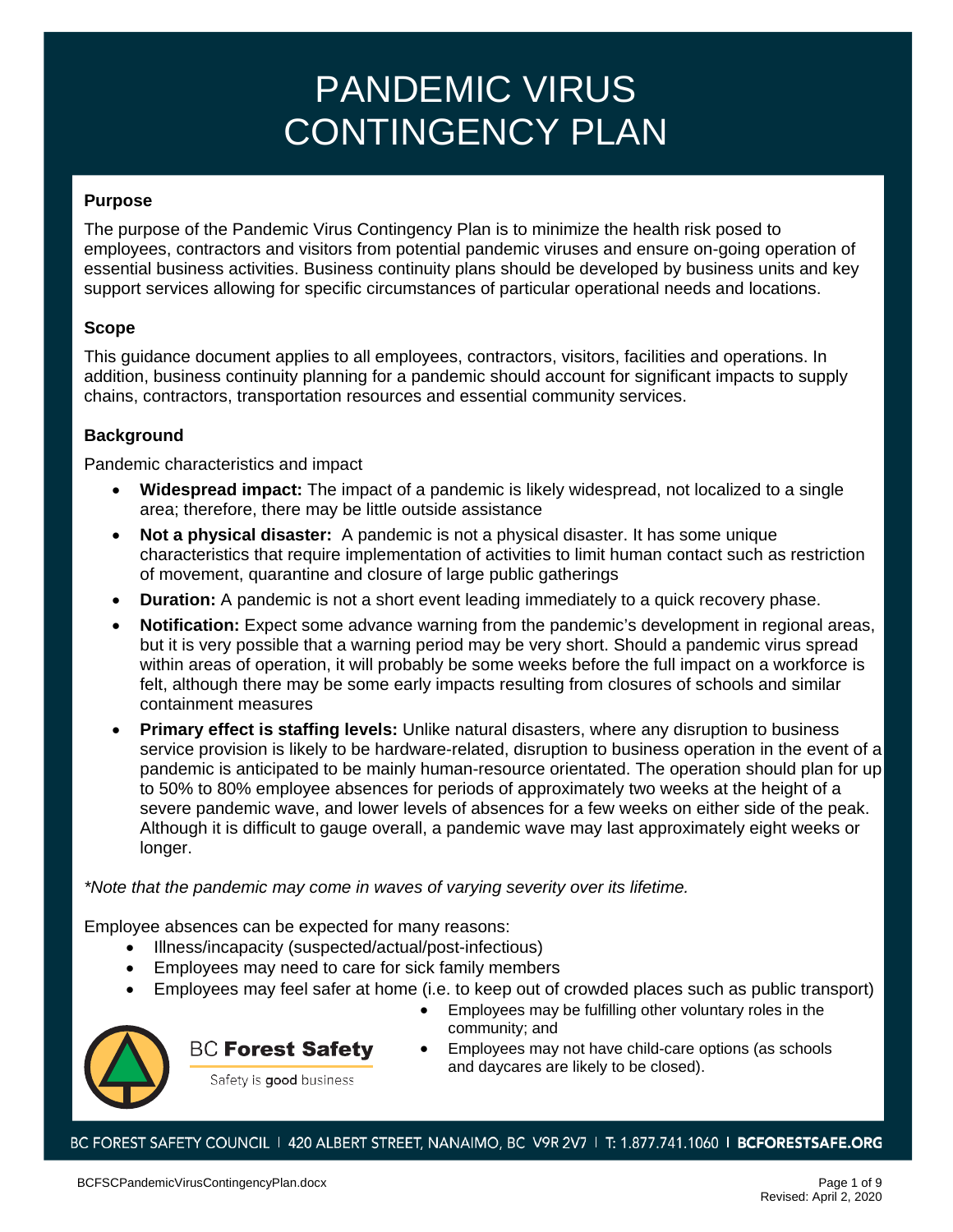A pandemic may have other impacts on the operation. For example:

- Supplies of materials needed for ongoing activity may be disrupted
- Availability of services from sub-contractors may be impacted (this may affect maintenance of key equipment and is an area that merits close planning attention); and
- Demand for services may be impacted i.e. demand for internet service may increase impacting network service while demand for travel activity may be reduced impacting business development.

The business continuity plan(s) need to be reviewed regularly to ensure that they have addressed significant employee absences and other pandemic-related risks especially as the pandemic progresses and further restrictions are put in place.

#### **Contingency Plan**

Pandemic Virus Planning - Scenario Assumptions:

- A pandemic may have multiple waves over the period of a year. Each wave may last approximately six to eight weeks with a peak period of two to four weeks
- During each pandemic wave, 20% to 50% of a workforce may be unable to report to work for two to six weeks. In addition, a significant number of workers (another 20% to 30%) may be required to care for ill family members and children whose schools and daycares may be closed, or they may be unwilling or unable to take public transit due to restrictions
- There may be a significant chance of employee mortality with loss of personnel
- Supply chains and contractors are likely to be similarly impacted and may not be able to provide services, or only at a reduced capacity
- Essential services such as fire and police will likely be reduced or unavailable due to increased demand
- Medical services will likely be oversubscribed and may not be available
- Countries and cities may close borders, severely restrict travel and may implement lock-down controls on imports/exports and quarantine procedures
- As transmission is documented, international and domestic travel restrictions may be applied almost immediately or within days as the virus spreads
- Assume an extremely short period of time for evacuation procedures. Plans need to be readily available and may require dedicated transportation
- IT resources could be stressed with remote work from home practices.

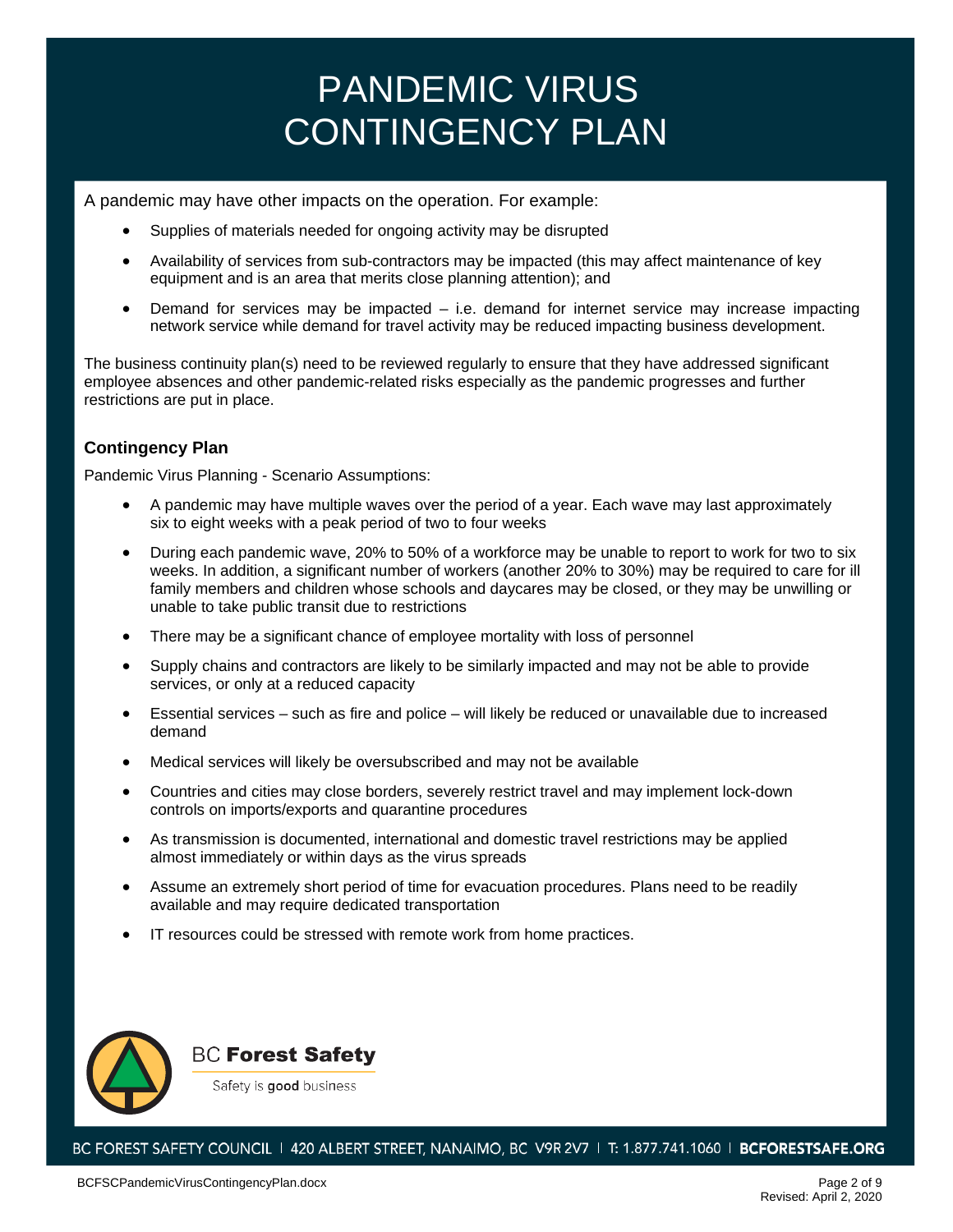#### **Short, Medium and Long-Term Planning**

It is not possible to predict exactly how long a pandemic may last. There could be more than one wave of infection during a pandemic period. Each wave could typically last six to eight weeks, building a peak in week four before abating again.

During the pandemic, estimates suggest that absenteeism will increase by 65%. An operation should plan for up to 50% employee absences for periods of about two weeks at the height of the pandemic wave and lower levels of employee's absence for a few weeks either side of the peak (a pandemic could last many months and may contain peaks followed by periods of reduced illness. Estimate 50% absenteeism at the peak of a significant pandemic).

To ensure business continuity, short term planning with a focus on health is paramount. Succession planning (in the event of employee deaths or long-term disability) and back-up planning are also essential. Emergency management and recovery are greatly facilitated if essential services are available without significant interruption.

Continuity planning for a pandemic should include:

- identification of essential business activities (and the core people and skills to keep them running) and ensuring that these are backed-up with alternative arrangements
- mitigation of business/economic disruptions including possible shortages of supplies; and
- minimizing illness in workers and customers

#### **Identification of essential business activities, core people and core skills**

Issues to consider include:

- identify the *essential* parts of the business
- identify the core people and number of people required to keep the essential parts of the business running
- identify enough replacements for people and skills if there is a high level of absence
- are there other resources (volunteers, retirees) that could be drawn on if necessary?
- can parts of the business run remotely using telephone and email?
- HR/Safety will be the core people to manage the pandemic contingency plan.

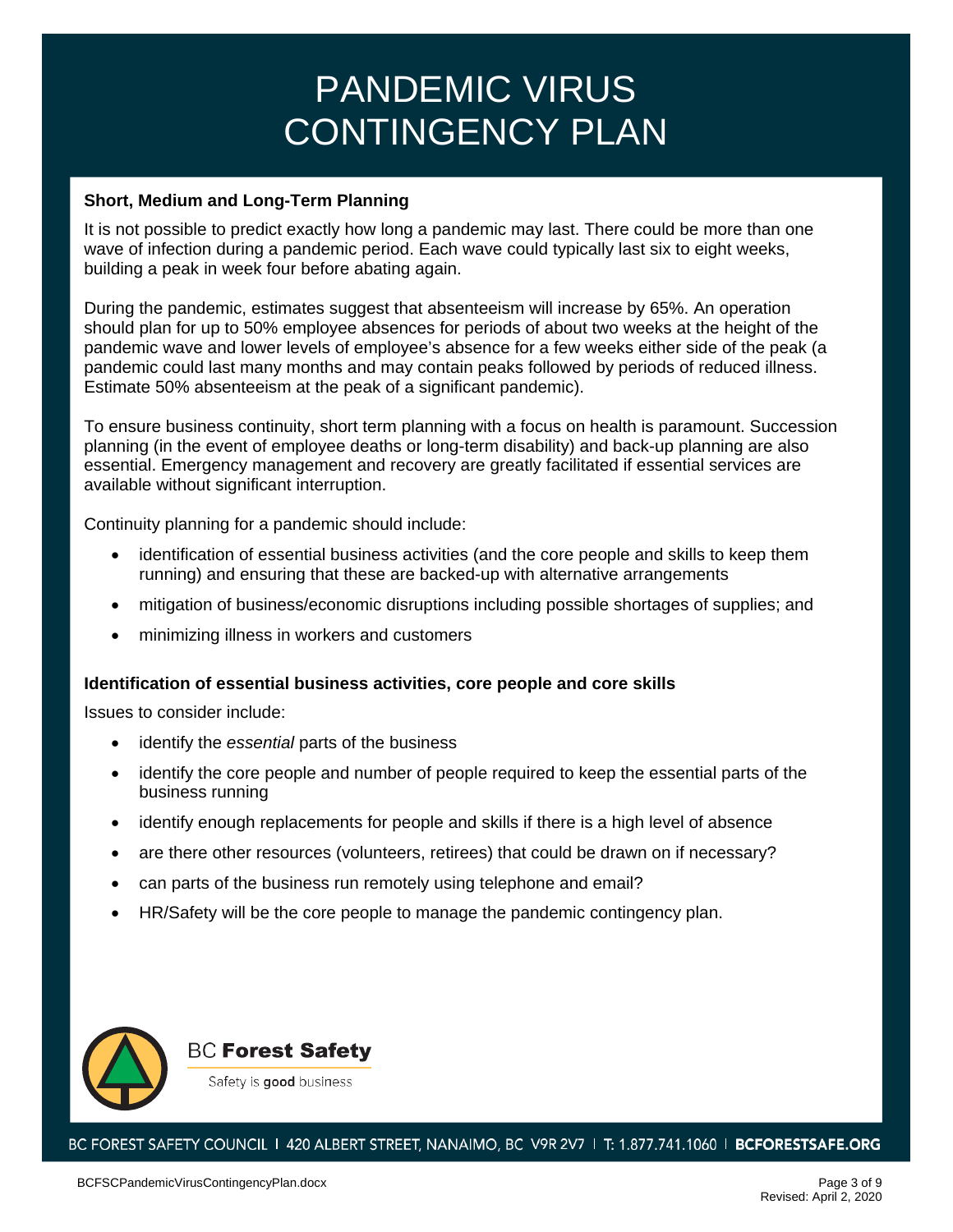#### **Business Planning for Absence**

Issues to be considered include:

- what arrangements need to be made to minimize risk to employees?
- operations will make the decision to shut activity down when absence rates threaten safe business continuity.

A pandemic may affect regions differently in terms of timing, severity and duration. Some regions may be hit earlier, longer or harder. Organizations may need to consider rotating service delivery from hard hit areas to areas that have been declared to be in a post-pandemic period.

Restriction on movement of people from region to region may be imposed. Thus, rotation of employees may be difficult.

#### **Information Management**

It is important to have key operation and management information stored in known and accessible shared locations. And ensure information is safeguarded and backed-up regularly.

#### **Communications**

Communication updates should be consistent and maintained with information communicated to specific audiences as follows:

- to employees
- business units within the operation
- contractors that come to site
- visitors coming to site
- public facing information relating to the organization's response as required

#### **Protecting employees and visitors from getting sick**

- restrict workplace entry of people with flu-like symptoms
- institute best practices on good personal hygiene and workplace cleaning habits
- increase handwashing supplies and materials on good handwashing practices
- stock and supply protective barriers (disposable particulate respirator masks, eye protection, gloves)
- educate employees about the differences in symptoms between influenza and a common cold (appendix)
- increase social distancing
- ensure a protocol in in place for employees who become ill at work
- ensure a protocol in in place for employees who travel out of country
- communication notices at all workplace/facility entry points advising employees and visitors not to enter if they have influenza symptoms
- advise employees not to come to work when they are feeling ill, particularly if they are exhibiting any influenza symptoms and consult a health care provider, if necessary. Workers who are ill should stay home until symptoms resolve



### **BC Forest Safety**

- set up a process for ensuring that ill employees have completed any required quarantine period and are healthy before allowing return to work
- Safety is good business
- communication notices about how to stay well during an influenza pandemic (i.e. posting notices and posters and distributing flu information).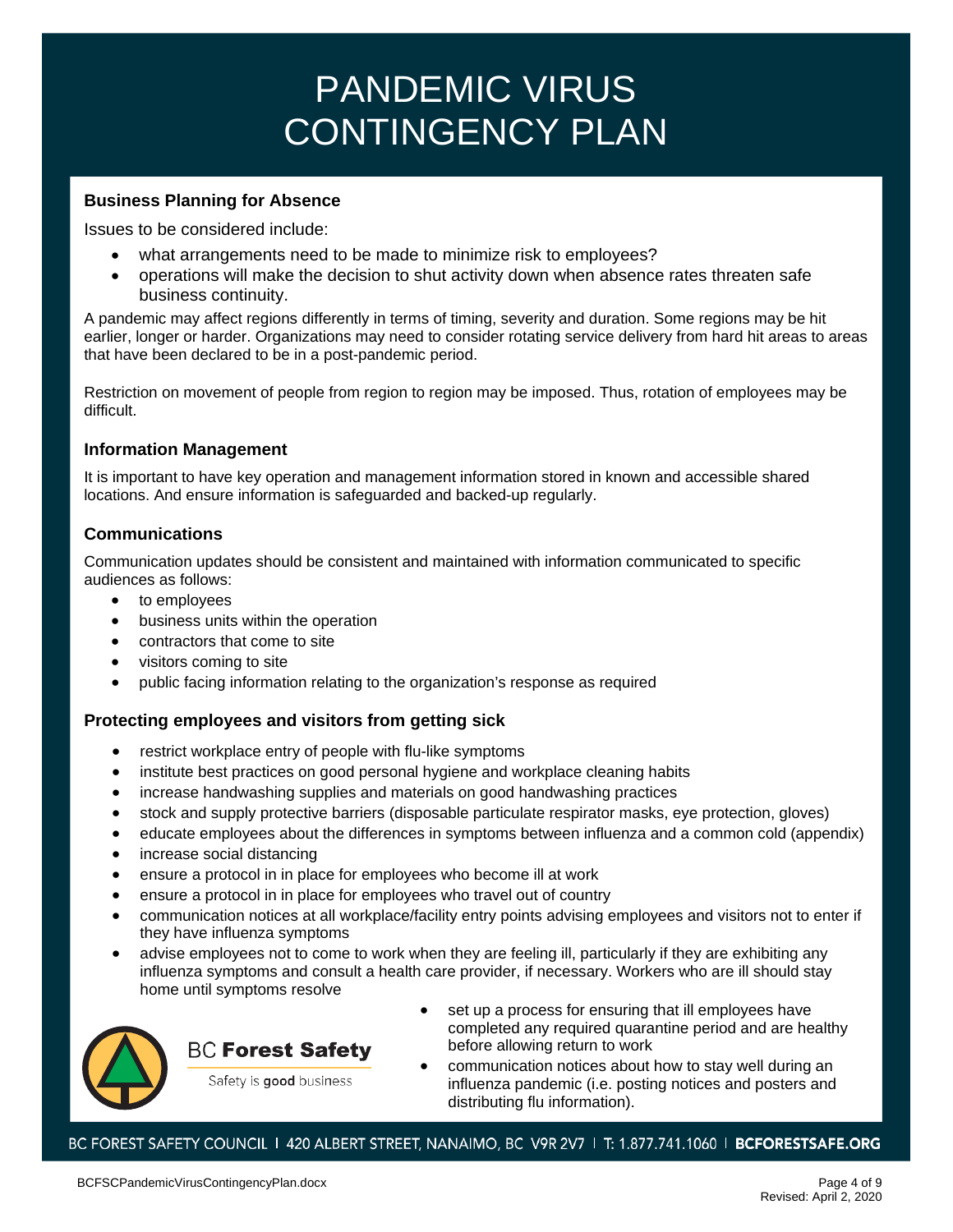#### **Personal Hygiene**

Basic personal hygiene measures should be reinforced, and employees should be encouraged to practice them to minimize potential virus transmission:

- cover nose and mouth when sneezing and coughing (preferably with a disposable tissue or coughing into the elbow)
- immediately dispose of used tissues
- adopt good handwashing/hygiene practices, particularly after coughing, sneezing or using tissues and
- keep hands away from the face specifically the mucous membranes of the eyes, mouth and nose

Ensure that adequate supplies of hand hygiene products are available. This is a high planning priority as there may be interruption to the supply or shortages of soap and hand towels. Consider purchasing hand sanitizers and communicate hand and personal hygiene protocols to employee and visitors by posting good-hygiene posters.

#### **Workplace Cleaning**

During a pandemic, implement additional measures to minimize the transmission of the virus through environmental sources, particularly hard surfaces including sinks, handles, railings, objects and counters.

Look at other shared equipment. Do not share telephones, pens, staplers, calculators and other small office equipment. If possible, ask employees not to share these items or clean them with the appropriate cleaners and disinfectants. Wipe down photocopier buttons, door handles, light switches, etc. regularly.

Remind employees not to share cups and dishes. Provide appropriate cleaning supplies in lunchrooms so that employees can clean the table in front of them prior to eating and after they finish.

Remove all magazines/papers from waiting rooms and common areas (such as reception areas).

When a person suspected of virus infection is identified and has left the workplace, thoroughly clean and disinfect their work area/office, along with any other known places they have been.

Basic hygiene practices (including hand hygiene) are to be followed by cleaning staff. Protocols for the use of personal protection equipment and methods for waste disposal must be followed.



### **BC Forest Safety**

Safety is good business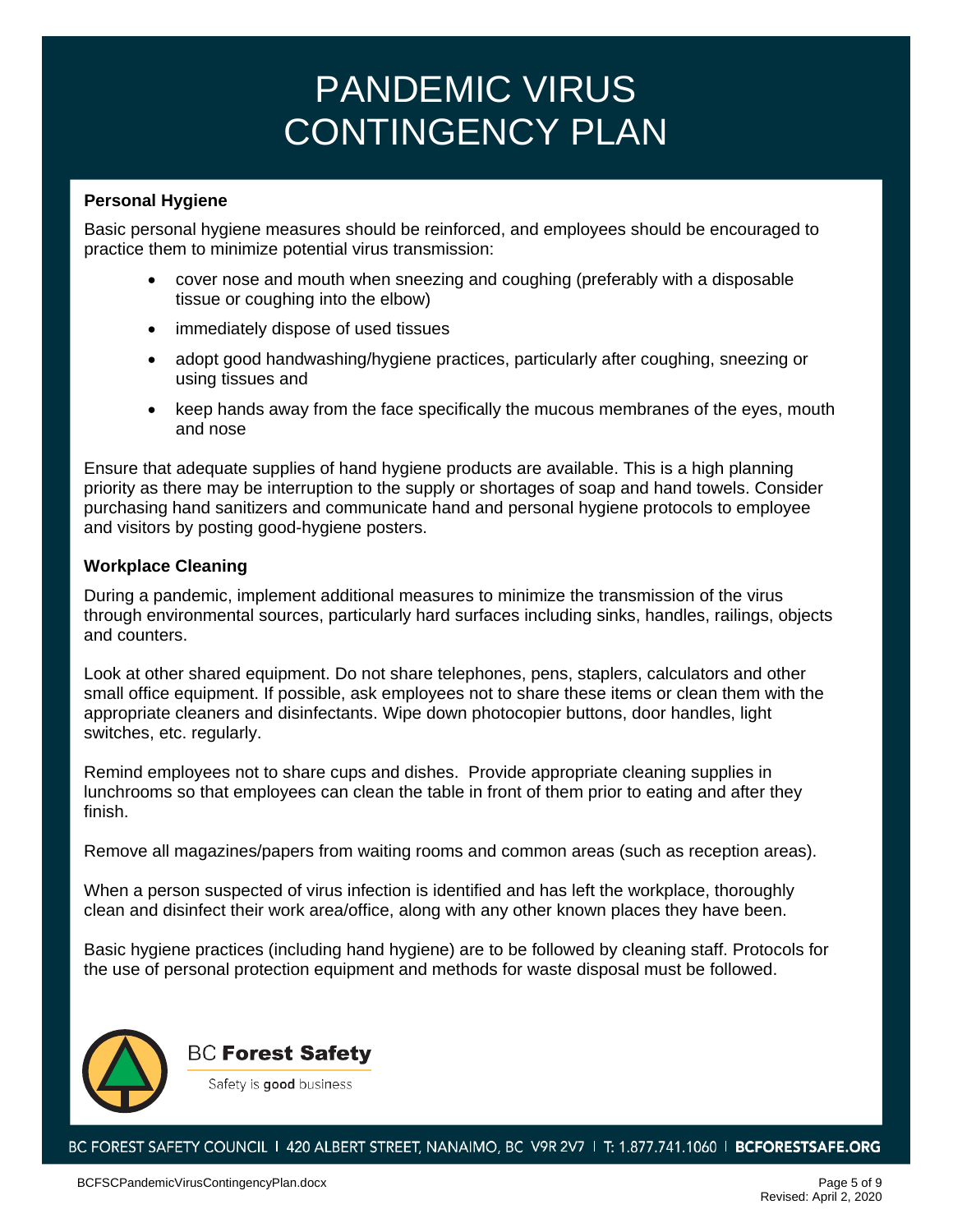#### **Increase Social Distancing**

Another strategy to protect employees is to minimize their contact with others. Crowded places and large gatherings of people should be avoided, whether in internal or external spaces. A distance of at least two metres or six feet should be maintained between persons whenever practical.

Larger distances are more effective. Visiting or other contact with unwell people should be avoided where practicable.

#### **Following are suggestions on how to minimize contact:**

- avoid meeting people face-to-face use phone calls, video conferencing, email, etc.
- use the internet to conduct business as much as possible
- avoid unnecessary travel and cancel or postpone non-essential meetings / gatherings / workshops / training sessions
- if possible, arrange for essential service employees to work from home (identify in your planning who these essential service employees are)
- avoid public transit: walk, cycle, drive a car or go early or late to avoid rush hour crowding on public transit
- bring lunch and eat at desk or away from others (avoid break areas and crowded restaurants)
- introduce staggered lunch breaks so numbers of people in lunchrooms can be reduced and appropriate social distancing can be maintained
- if a face-to-face meeting is unavoidable, minimize the meeting time, choose a large meeting room and sit at least two metres away from each other if possible. Prohibit shaking hands. Consider holding meetings in the open air if possible
- encourage employees to avoid recreational or other leisure classes where they might be in contact with infectious people.

#### **Managing Employees Who Become Ill at Work**

If a person feels ill, or if someone observes that another person is exhibiting symptoms of influenza at work, they are to contact HR by telephone if possible.

- Using the screening flowchart (Appendix), HR should:
- avoid visiting this person if possible manage the process over the phone
- check if the employee has any of the symptoms outlined in the first section of the flowchart
- if the employee does not have symptoms like those listed, they are very unlikely to have influenza. They should be reassured but advised to call HR contact again later or to see their physician or health care provider if they are still concerned.



### **BC Forest Safety**

Safety is good business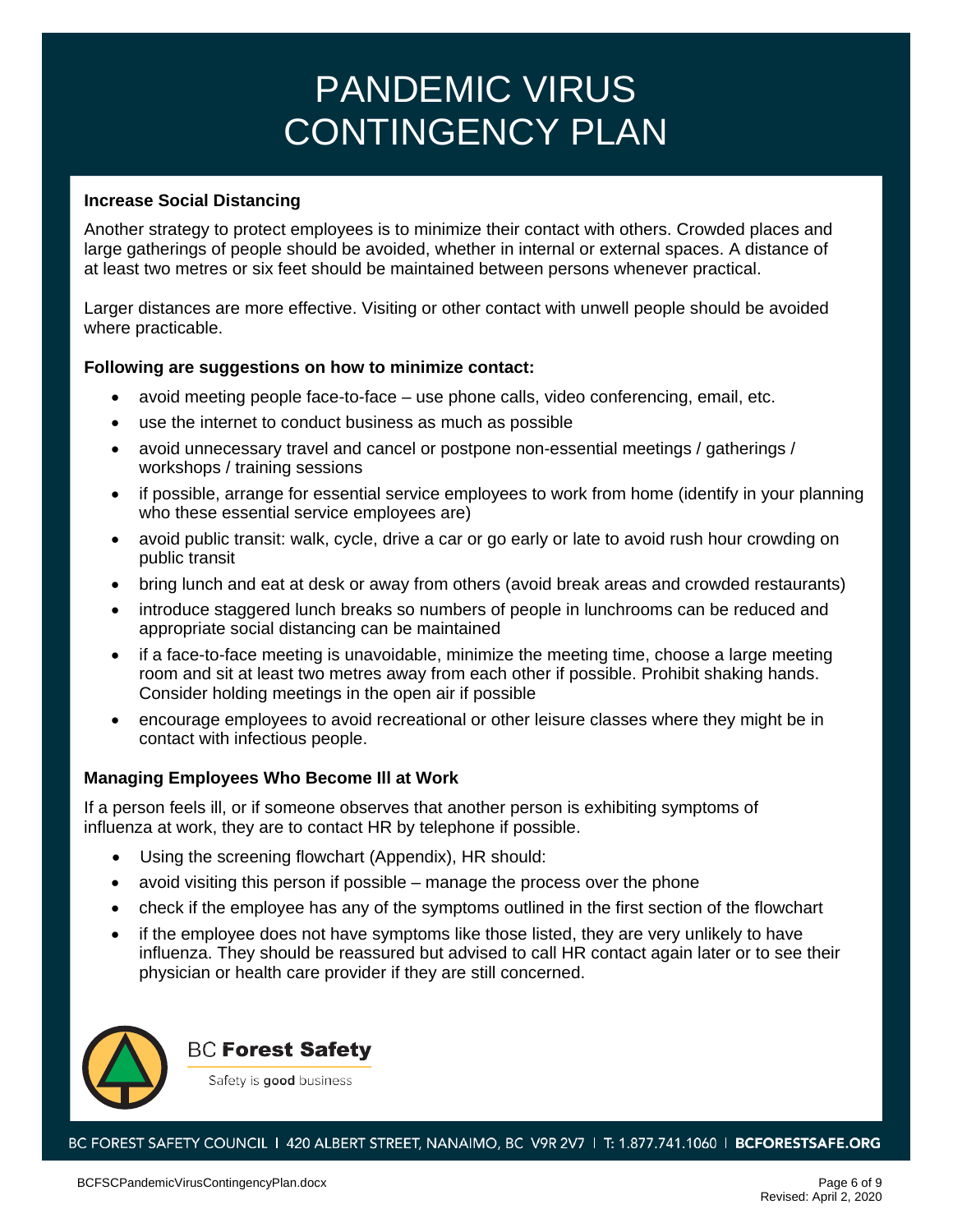- if the employee does have symptoms that match some of those listed, they should be treated as a *suspect case*. It may be helpful to have an employee influenza notification form (Appendix) completed, including details of any employee and/or visitors they have been in contact with. This information will permit the HR contact to identify recent movements and monitor well-being during the pandemic.
- the employee should be informed where they can find an N95 mask and instructed to wear it immediately. This is to help protect other employees.
- the employee should leave work and immediately contact a health care provider. This may involve phoning the person's normal doctor or nurse, or a specially designated centre to seek further advice (dial 811) The employee's supervisor should be informed that they have left work.
- the employee, should, if possible, avoid public transportation when leaving work
- the employee's workstation should be cleaned and disinfected
- Human Resources will set up a system to manage the absence and return to work of the employee and their contacts. Some issues to consider include:
	- o Advice to the employees on how long to stay away from work
	- o Decisions on the leave and cover arrangements
	- o Checking on the employee during his/her absence from work.

#### **Employee Travel**

Any employee who has recently left Canada to any other country, including the USA, is required to:

- upon return, self-isolate for the duration specified for the virus (currently 14 days)
- contact their Supervisor to inform them of their absence from work and contact Pandemic Coordinator
- follow the instructions for self-checking for virus symptoms, which may include advice to telephone **811** (rather than visit) or contact a medical centre to seek advice immediately if symptoms occur
- report their travel history to the treating physician
- document all people they have been in contact with since returning to the Canada
- provide updates to pandemic coordinator during absence from work
- ensure time duration required for self-isolation is completed and is healthy before returning to work
- border closures overseas may also cause disruption to travel.



**BC Forest Safety** 

Safety is good business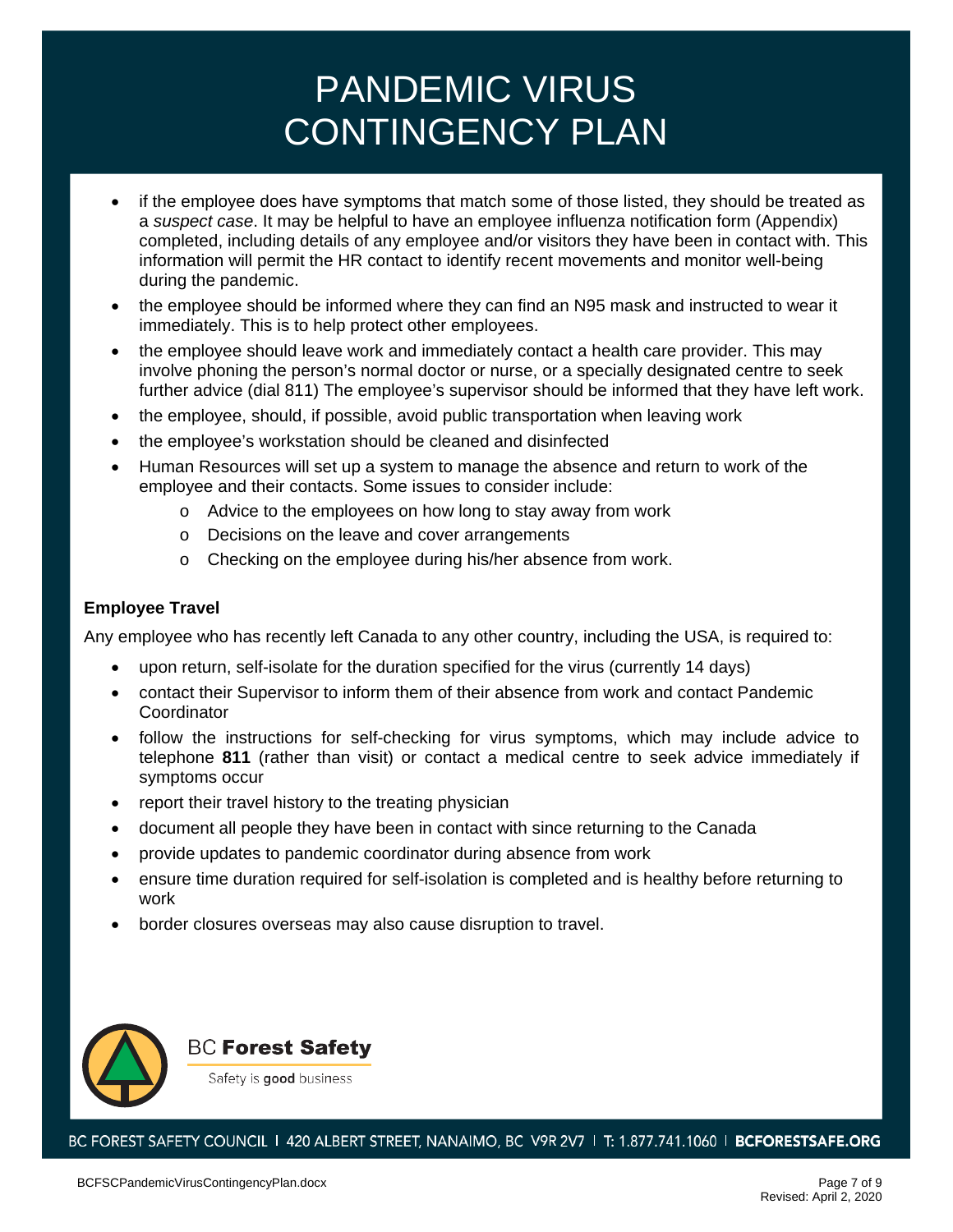#### **Management of Change**

Developing and implementing various controls to protect your workers from COVID-19 will also trigger a review of your safety management system to ensure that all safety program activities support your employee's health and safety.

Safety Management System revisions may need to be made in the following areas:

- Personal Protective Equipment Policy
- Emergency Response Procedures
- First Aid Procedures
- Safe Work Procedures
- Incident Investigation Interview Procedures
- Site Inspections
- Training (Classroom & On-the-Job)
- Worker Assessments
- **Meetings**
- Working from Home/Working Alone or Isolation
- Mental Health/Mind on Task
- Injury Management/Return to Work